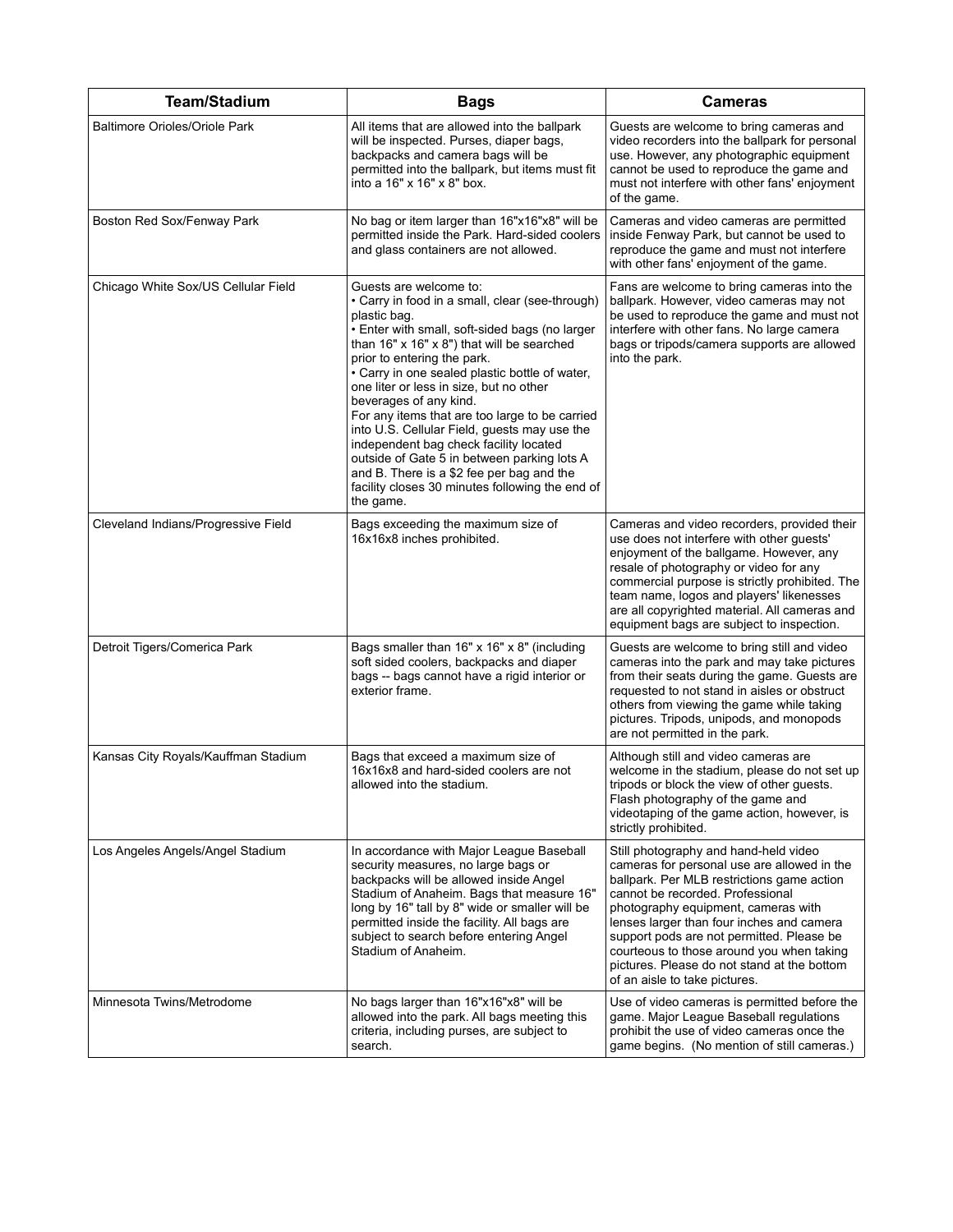| <b>Team/Stadium</b>             | <b>Bags</b>                                                                                                                                                                                                                                                                                                                                                                                                                                                                                                                                                                                                                                                                                                                                                                                                                                                                                                    | <b>Cameras</b>                                                                                                                                                                                                                                                                                                                                                                                                           |
|---------------------------------|----------------------------------------------------------------------------------------------------------------------------------------------------------------------------------------------------------------------------------------------------------------------------------------------------------------------------------------------------------------------------------------------------------------------------------------------------------------------------------------------------------------------------------------------------------------------------------------------------------------------------------------------------------------------------------------------------------------------------------------------------------------------------------------------------------------------------------------------------------------------------------------------------------------|--------------------------------------------------------------------------------------------------------------------------------------------------------------------------------------------------------------------------------------------------------------------------------------------------------------------------------------------------------------------------------------------------------------------------|
| New York Yankees/Yankee Stadium | Diaper bags, small backpacks, small purses<br>and bags are permitted. However, in<br>accordance with Major League Baseball<br>security regulations, bags larger than 16 x 16<br>x 8 inches will not be allowed into the<br>Stadium. Briefcases, large backpacks, large<br>purses and bags, coolers and hard-sided<br>bags and containers are also not permitted.<br>All bags must be thoroughly inspected before<br>they are permitted into the Stadium. Box<br>templates shall be used at inspection points,<br>and bags and their contents must fit without<br>assistance, modification or adjustment. The<br>Yankees reserve the right to inspect any<br>bags, clothing or other articles prior to entry<br>into Yankee Stadium and prohibit entry or<br>require removal of any items the Yankees<br>deem inappropriate or potentially injurious to<br>Yankee Stadium, other patrons or field<br>personnel. | Single-frame flash photography is permitted.<br>Tripods, extended length zoom lenses, other<br>professional camera equipment, movie<br>cameras and any other video or audio<br>recording equipment are not permitted in<br>Yankee Stadium. Guests are not permitted to<br>transmit or aid in transmitting any account,<br>description, picture, video, audio,<br>reproduction or other information about any<br>games.   |
| Oakland A's/Oakland Coliseium   | All bags must be no larger than 16" x16" x 8".<br>All bags, including backpacks and purses,<br>are subject to search. No cans, weapons,<br>glass containers or alcohol are allowed into<br>the stadium at any time. No hard-sided<br>coolers of any size are permitted. Diaper<br>bags are permitted in regardless of size, for<br>guests accompanied by their babies.<br>Strollers must be small enough to keep out of<br>walkways and aisles or be checked into the<br>Security Office 125 or First Aid 109.                                                                                                                                                                                                                                                                                                                                                                                                 | Cameras and videos are allowed in the<br>stadium during all regular season baseball<br>games as long as they are not for<br>commercial use. Both cameras and videos<br>must be hand held; tripods cannot be set up<br>in the seating areas or the aisles (monopods<br>are allowed), and must not block the view of<br>the ball game for other guests.                                                                    |
| Seattle Mariners/Safeco Field   | Hard-sided coolers are not permitted into the<br>ballpark. Guests may bring in bags that do<br>not exceed 16"x16"x8" which must be stored<br>under the seat. Security personnel are<br>required to open all bags at the gates for<br>visual inspection before entry.                                                                                                                                                                                                                                                                                                                                                                                                                                                                                                                                                                                                                                           | Personal photography and video are<br>permitted in the ballpark provided the images<br>are for personal use only; however,<br>videotaping any game action is prohibited.<br>Photographic support tools that may interfere<br>with others' enjoyment of the game (tripods,<br>professional lenses - larger than 200 mm,<br>etc.) are not permitted in the ballpark.                                                       |
| Tampa Bay Rays/Tropicana Field  | For the comfort and security of all our guests,<br>we reserve the right to inspect all bags and<br>packages entering Tropicana Field.<br>Backpacks, purses, bags or packages which<br>exceed 16 x 16 x 8 inches in size will not be<br>allowed to enter Tropicana Field, and must<br>be returned to the guest's vehicle. Wrapped<br>gifts are not permitted.                                                                                                                                                                                                                                                                                                                                                                                                                                                                                                                                                   | Guests are permitted to bring cameras/video<br>recorders into the stadium provided they are<br>not for commercial use. Cameras and video<br>recorders must be hand-held. Fans are not<br>permitted to obstruct any aisles or the view of<br>others. Tripods are prohibited. Lenses are<br>restricted to less than 12 inches.                                                                                             |
| Texas Rangers/Rangers Ballpark  | No metal cans, glass containers, or alcoholic<br>beverages may be carried into the stadium.<br>No coolers, backpacks, or oversize bags<br>allowed. All carry bags and purses must be<br>12"x12"x6" or smaller, and will be searched<br>by ballpark staff.                                                                                                                                                                                                                                                                                                                                                                                                                                                                                                                                                                                                                                                      | Cameras and video equipment are permitted<br>in Rangers Ballpark. However, flash<br>photography, video reproductions and<br>equipment that might interfere with another<br>guest's enjoyment of the game are<br>prohibited.                                                                                                                                                                                              |
| Toronto Blue Jays/Rogers Centre | Guests may not bring hard-sided coolers or<br>large bags into Rogers Centre. Knapsacks<br>and bags smaller than 16 in. x 16 in. x 8 in.<br>will be permitted. All bags will be subject to<br>inspection. Guests with questions concerning<br>these regulations are advised to contact the<br>Guest Relations Department at 416-341-<br>1707.                                                                                                                                                                                                                                                                                                                                                                                                                                                                                                                                                                   | The Toronto Blue Jays welcome cameras for<br>the purposes of still photography provided<br>their use does not interfere with other guests'<br>enjoyment. Video cameras are permitted in<br>stadium but taping of any game footage is<br>strictly prohibited. The Toronto Blue Jays and<br>Rogers Centre reserve the right to request<br>that guests discontinue filming or taking<br>pictures on Rogers Centre property. |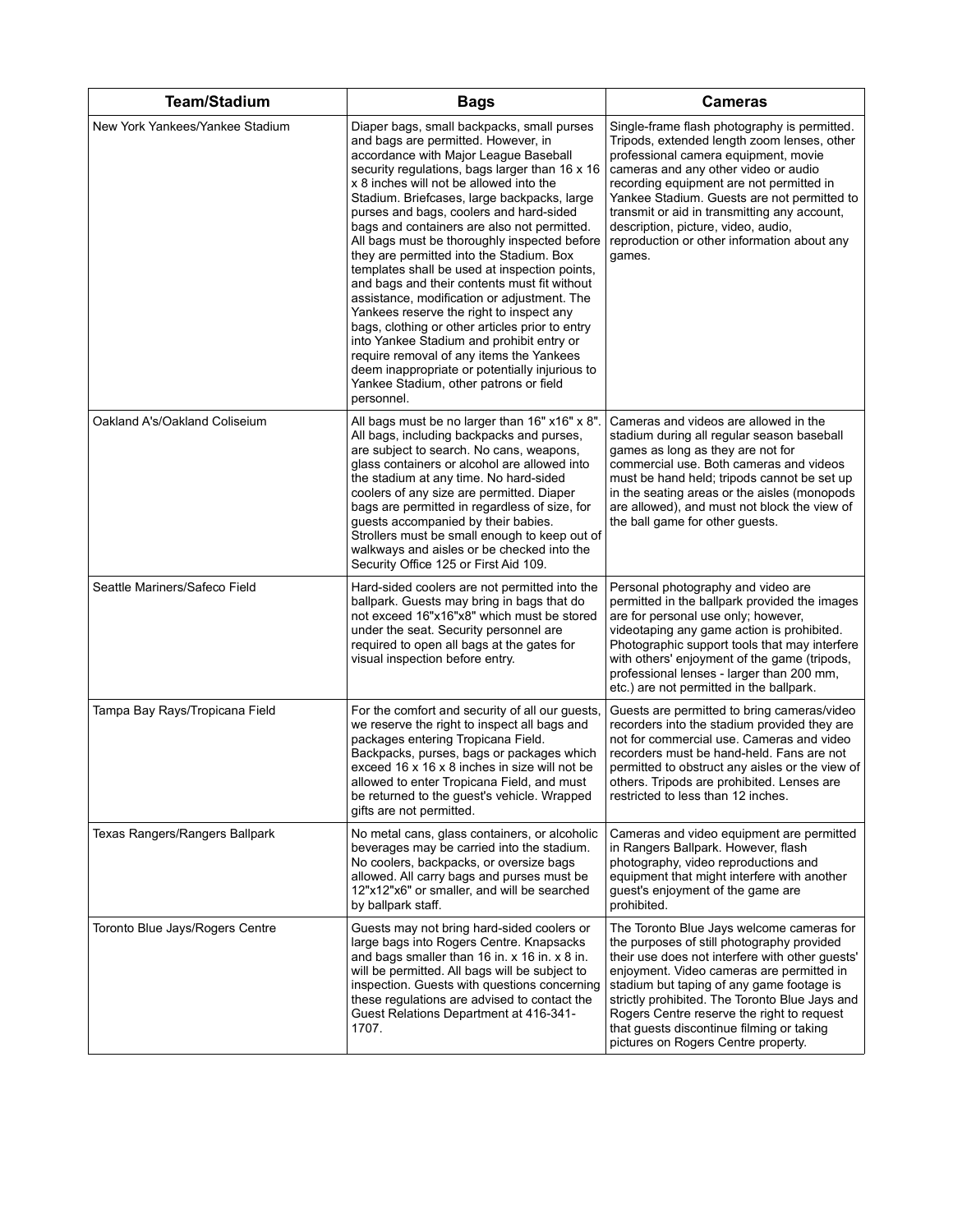| <b>Team/Stadium</b>                      | <b>Bags</b>                                                                                                                                                                                                                                                                                                                                                                                                                  | <b>Cameras</b>                                                                                                                                                                                                                                                                                                                                                                                                                                                                                                                                                                                                                                                                    |
|------------------------------------------|------------------------------------------------------------------------------------------------------------------------------------------------------------------------------------------------------------------------------------------------------------------------------------------------------------------------------------------------------------------------------------------------------------------------------|-----------------------------------------------------------------------------------------------------------------------------------------------------------------------------------------------------------------------------------------------------------------------------------------------------------------------------------------------------------------------------------------------------------------------------------------------------------------------------------------------------------------------------------------------------------------------------------------------------------------------------------------------------------------------------------|
| Arizona Diamondbacks/Chase Field         | Large bags or items that exceed 11" x 11" x<br>15" in dimension will not be allowed into the<br>ballpark. Soft coolers ONLY will be<br>authorized as long as they are within the 11"<br>x 11" x 15" requirement. Any food item<br>should be brought in a clear plastic grocery<br>style bag.                                                                                                                                 | Hand-held video and non-professional still<br>cameras for personal use may be brought<br>into Chase Field, provided game action is not<br>recorded, as mandated by Major League<br>Baseball. Flash photography and camera<br>support pods are not permitted. We ask that<br>you are courteous of those around you when<br>taking pictures.                                                                                                                                                                                                                                                                                                                                        |
| Atlanta Braves/Turner Field              | Each guest is permitted to bring one bag into<br>the ballpark. Bags can be no larger than 16"<br>x 16" x 8" and will be subject to inspection<br>upon entry in accordance with Major League<br>Baseball security regulations.                                                                                                                                                                                                | All cameras must be hand held and no<br>longer than 5" in length. No tripods or<br>monopods will be permitted. Hand-held video<br>cameras and still cameras for personal use<br>may be brought into the ballpark, provided no<br>game action is recorded in accordance with<br>Major League Baseball regulations. Please<br>be courteous to those guests around you<br>when taking pictures, the equipment may not<br>obstruct the view of other guests. Camera<br>cases must fit through the bag template and<br>will be inspected prior to entrance into the<br>ballpark. Tripods and monopods are<br>prohibited.                                                               |
| Chicago Cubs/Wrigley Field               | Bags, purses, fanny packs and backpacks<br>smaller than the size limit 16" x 16" x 8"<br>Small soft-sided coolers<br><b>Strollers</b><br>Wheelchairs<br>All permitted items will be subject to search.                                                                                                                                                                                                                       | Visitors are welcome to bring video and still<br>cameras into the ballpark; however, tripods<br>are not allowed in the seating areas.<br>Recordings may be used for personal<br>viewing only. Any other use, distribution or<br>commercial use is prohibited. Fans may not<br>distribute any copyrighted game information<br>without permission of the Chicago Cubs.                                                                                                                                                                                                                                                                                                              |
| Cincinnati Reds/Great American Ball Park | Guests are welcome to bring bags,<br>backpacks and purses into Great American<br>Ball Park provided their dimensions do not<br>exceed the 16" x 16" x 8" Major League<br>Baseball size requirement. Bags, backpacks<br>and purses are subject to inspection by Reds<br>personnel prior to entrance to the ballpark or<br>at any time while inside the ballpark.                                                              | Guests are welcome to bring cameras and<br>video recorders into the ballpark for personal<br>use provided game action is not recorded, as<br>required by Major League Baseball.<br>Cameras and video recorders are welcomed<br>provided their dimensions do not exceed the<br>16" x 16" x 8" Major League Baseball size<br>requirement. Guests are requested to avoid<br>standing in the aisles while using this<br>equipment. Guests should not obstruct the<br>views of others while taking pictures and<br>refrain from using tripods, monopods and<br>other camera support pods. The Reds<br>reserve the right to remove any Guests who<br>do not cooperate with this policy. |
| Colorado Rockies/Coors Field             | Coors Field regulations allow only soft-sided<br>bags and containers 16"x16"x8" or smaller to<br>be permitted in the gates. All permitted bags<br>are subject to search both upon entry and<br>within the ballpark. All gates utilize "Bag<br>Check Lanes" for Guests carrying permitted<br>bags. Coors Field regulations also prohibit<br>Guests from bringing certain items into Coors<br>Field.                           | Hand-held video cameras for personal use<br>may be brought into the ballpark, provided<br>game action is not recorded, as prohibited by<br>Major League Baseball. Single frame<br>photography is permitted at all times.<br>Lighting at Coors Field is bright enough that<br>flash photography is not necessary or<br>allowed within the ballpark. Camera support<br>pods are not permitted by Guests in Coors<br>Field. Please make sure you are courteous<br>of those around you when taking pictures.                                                                                                                                                                          |
| Florida Marlins/Land Shark Stadium       | No information available.                                                                                                                                                                                                                                                                                                                                                                                                    | Cameras and videotaping are allowed in the<br>stadium.                                                                                                                                                                                                                                                                                                                                                                                                                                                                                                                                                                                                                            |
| Houston Astros/Minute Maid Park          | Bags are to be checked at all gates prior to<br>entry. All bags must be smaller than 16" x 16"<br>x 8". All bags, purses and containers will be<br>searched prior to entry. Large bags and<br>luggage, inflatables, nets, noise makers,<br>brooms, weapons, laser pointers, coolers,<br>cans, bottles, food and beverages are not<br>permitted at any time. To ensure fan safety,<br>the Houston Astros reserve the right to | Visitors are welcome to bring video and still<br>cameras into the ballpark; however, tripods<br>and monopods are not allowed in the seating<br>areas. Camera lenses cannot exceed 4.5<br>inches.                                                                                                                                                                                                                                                                                                                                                                                                                                                                                  |